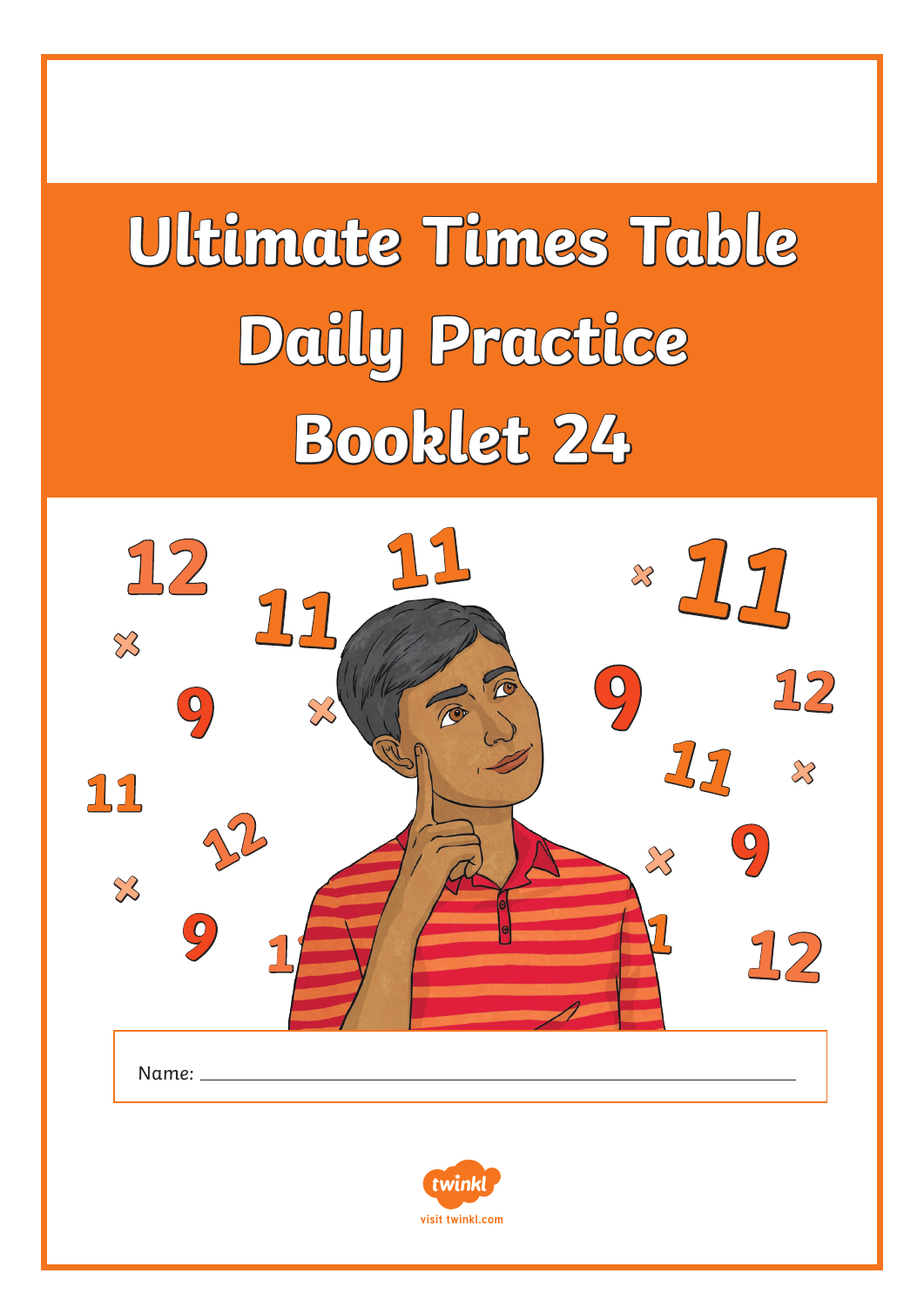## **Day 1 Challenge**

| $4 \times 9 =$   | $9 \times 9 =$   | $3 \times 9 =$   |
|------------------|------------------|------------------|
| $12 \times 9 =$  | $7 × 9 =$        | $2 × 9 =$        |
| $1 \times 9 =$   | $10 × 9 =$       | $8 \times 9 =$   |
| $4 \times 11 =$  | $6 \times 11 =$  | $2 \times 11 =$  |
| $7 \times 11 =$  | $11 \times 11 =$ | $9 \times 11 =$  |
| $4 \times 12 =$  | $5 \times 12 =$  | $1 \times 12 =$  |
| $9 \times 12 =$  | $8 \times 12 =$  | $12 \times 12 =$ |
| $10 \times 12 =$ | $2 \times 12 =$  | $7 × 12 =$       |

| <b>My score:</b> | $\overline{24}$ |
|------------------|-----------------|
|                  |                 |

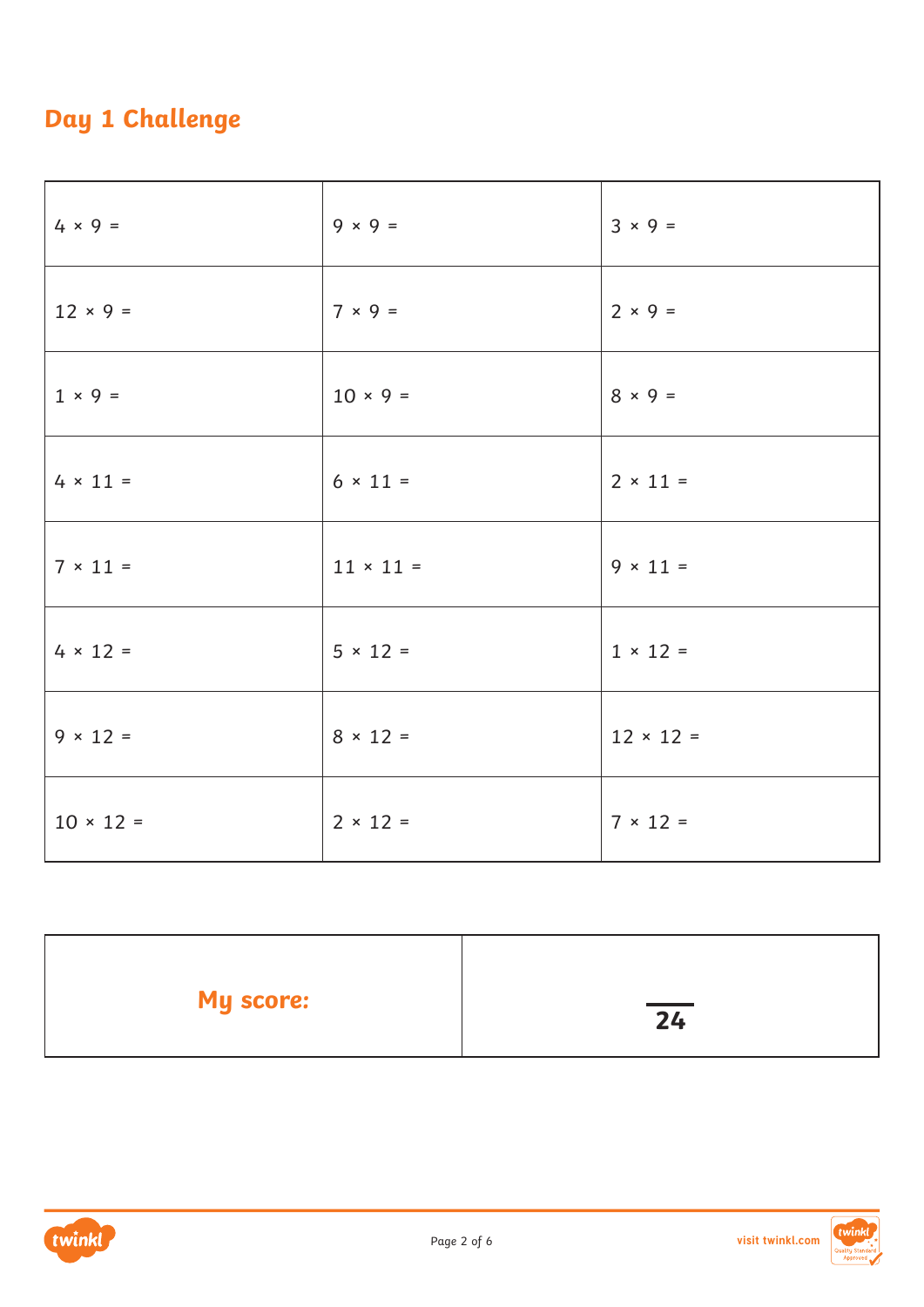## **Day 2 Challenge**

| $10 × 9 =$       | $2 × 9 =$       | $8 × 9 =$        |
|------------------|-----------------|------------------|
| $4 \times 9 =$   | $5 \times 9 =$  | $7 \times 9 =$   |
| $12 \times 9 =$  | $11 \times 9 =$ | $7 × 9 =$        |
| $3 \times 11 =$  | $6 \times 11 =$ | $8 \times 11 =$  |
| $10 \times 11 =$ | $2 \times 11 =$ | $12 \times 11 =$ |
| $2 \times 12 =$  | $8 \times 12 =$ | $9 \times 12 =$  |
| $11 \times 12 =$ | $7 \times 12 =$ | $3 \times 12 =$  |
| $1 × 12 =$       | $4 \times 12 =$ | $6 \times 12 =$  |

| <b>My score:</b> | $\overline{24}$ |
|------------------|-----------------|
|                  |                 |



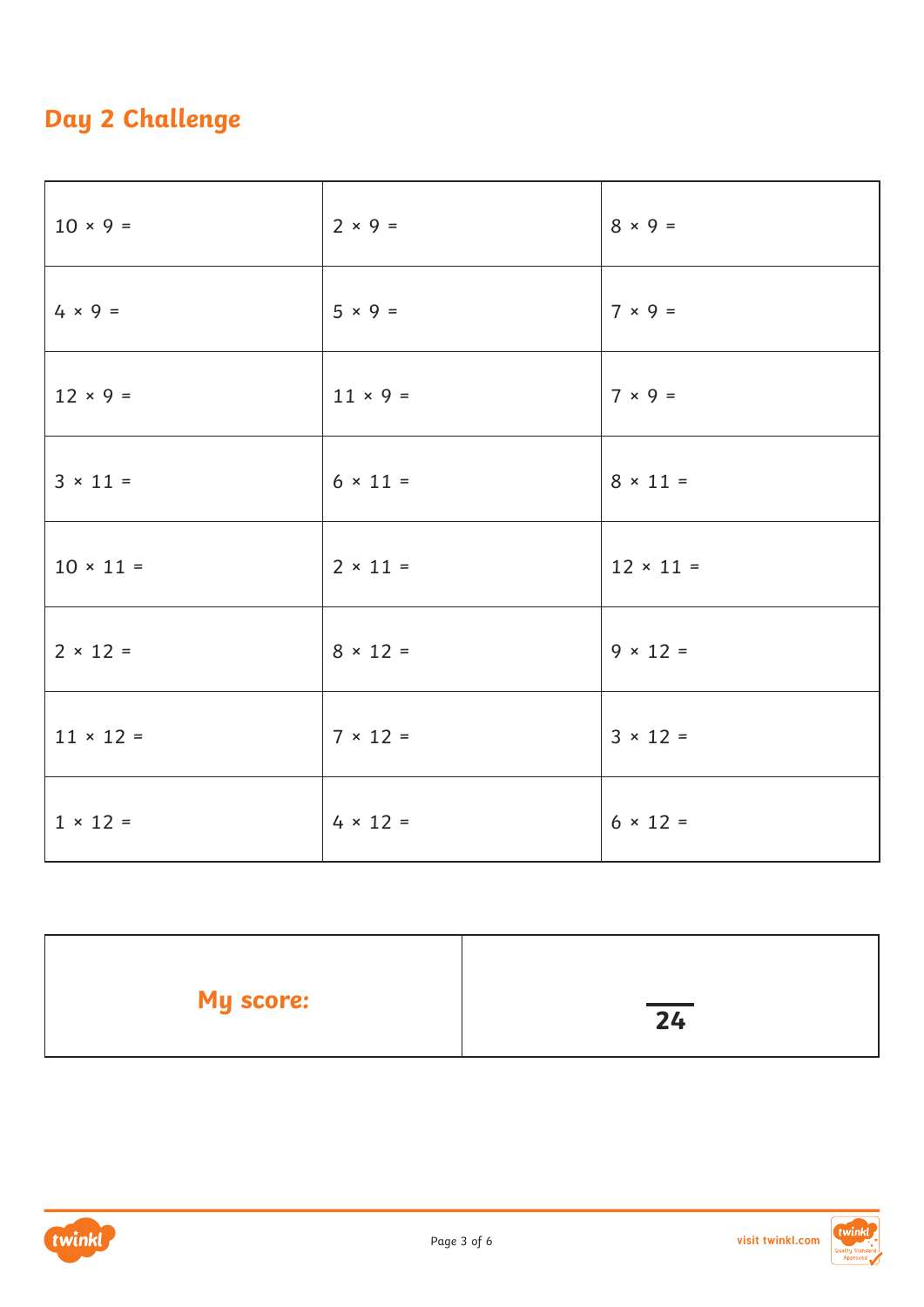## **Day 3 Challenge**

| $2 \times 11 =$  | $12 \times 11 =$ | $3 \times 12 =$ |
|------------------|------------------|-----------------|
| $5 \times 12 =$  | $2 \times 12 =$  | $7 × 9 =$       |
| $10 \times 11 =$ | $6 × 9 =$        | $3 \times 11 =$ |
| $8 \times 9 =$   | $8 \times 11 =$  | $9 \times 12 =$ |
| $4 \times 11 =$  | $11 \times 12 =$ | $10 × 9 =$      |
| $8 \times 12 =$  | $6 \times 11 =$  | $3 × 9 =$       |
| $2 × 9 =$        | $11 \times 9 =$  | $6 \times 12 =$ |
| $7 \times 11 =$  | $12 \times 12 =$ | $12 \times 9 =$ |

| <b>My score:</b> | $\overline{24}$ |
|------------------|-----------------|
|                  |                 |



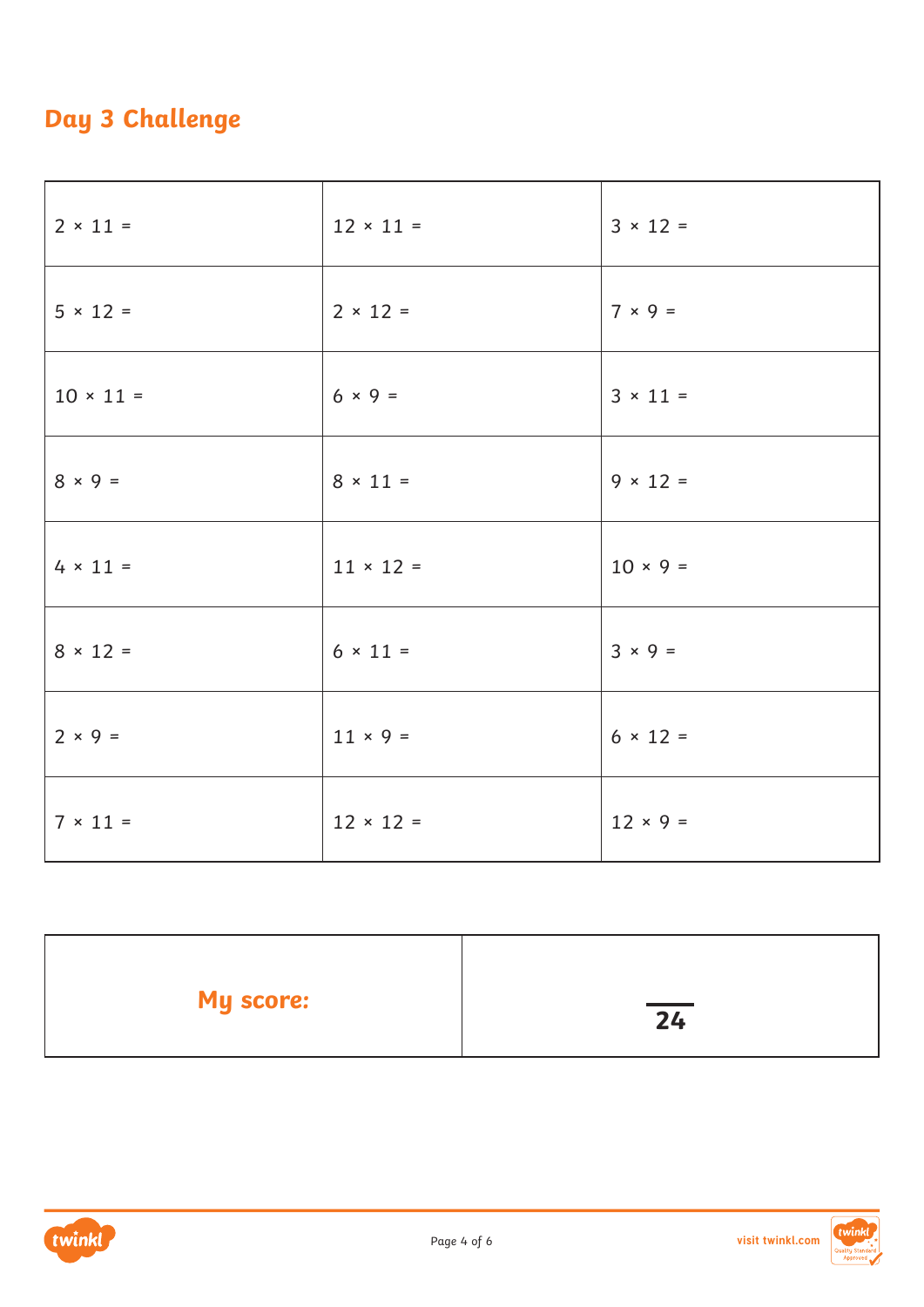## **Day 4 Challenge**

| $3 \times 11 =$  | $2 \times 12 =$ | $12 \times 11 =$ |
|------------------|-----------------|------------------|
| $8 \times 12 =$  | $8 × 9 =$       | $4 \times 11 =$  |
| $6 \times 11 =$  | $7 × 12 =$      | $6 × 9 =$        |
| $9 \times 9 =$   | $9 \times 11 =$ | $5 \times 12 =$  |
| $6 \times 12 =$  | $3 × 9 =$       | $5 \times 9 =$   |
| $10 \times 11 =$ | $9 \times 12 =$ | $12 \times 9 =$  |
| $7 \times 11 =$  | $8 \times 11 =$ | $11 \times 12 =$ |
| $12 \times 12 =$ | $11 × 9 =$      | $7 × 9 =$        |

| <b>My score:</b> | $\overline{24}$ |
|------------------|-----------------|
|                  |                 |

Page 5 of 6